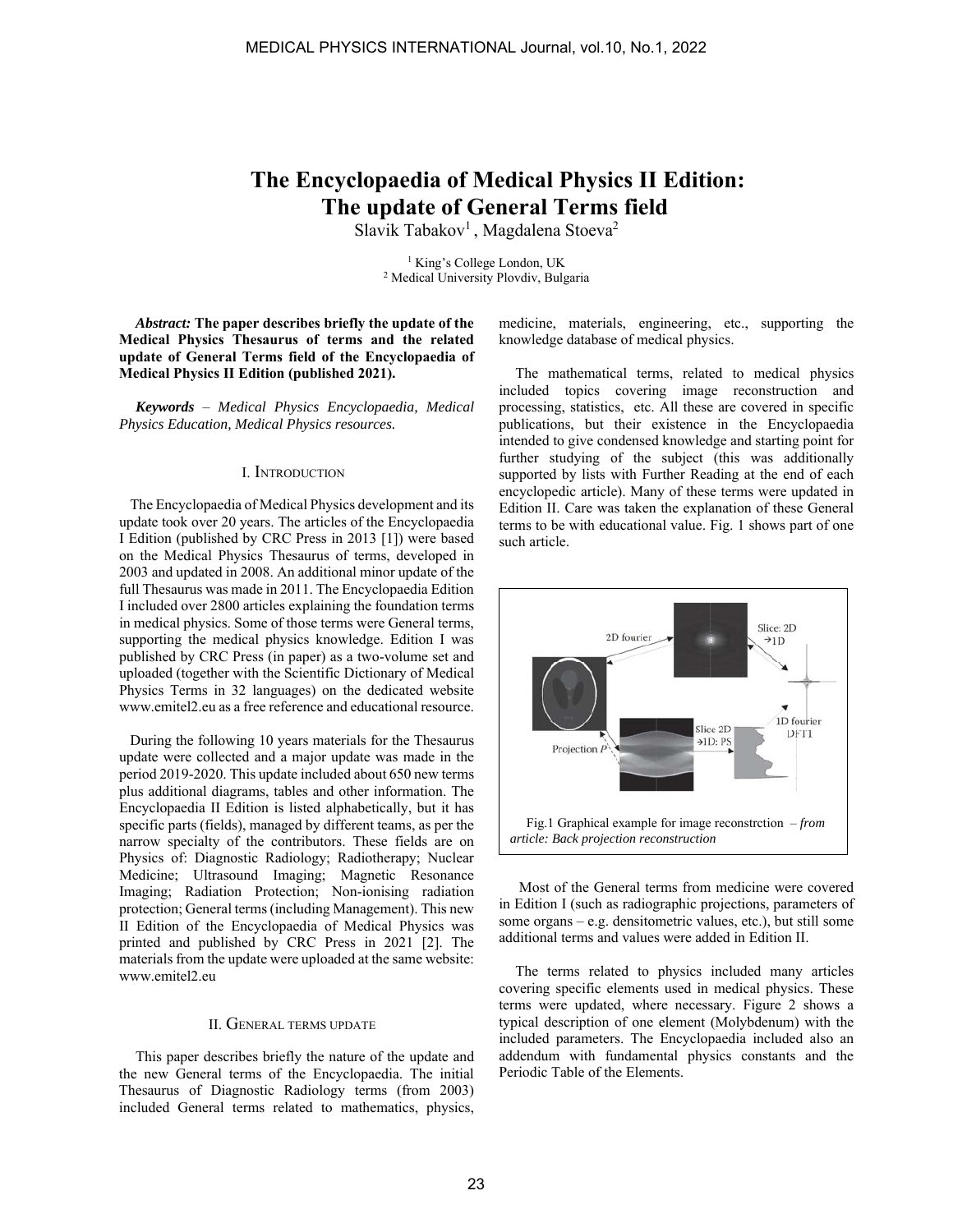| Symbol:                                                                                                                      | Mo                                                                                                                                                                                                                                                                                                                                                                                                                                                                                                                                |
|------------------------------------------------------------------------------------------------------------------------------|-----------------------------------------------------------------------------------------------------------------------------------------------------------------------------------------------------------------------------------------------------------------------------------------------------------------------------------------------------------------------------------------------------------------------------------------------------------------------------------------------------------------------------------|
| <b>Element category:</b><br>Mass number A of stable isotopes:<br>97 (9.55 %); 98 (24.13 %); and 100 (9.63 %)                 | <b>Transition metal</b><br>92 (14.84 %); 94 (9.25 %); 95 (15.92 %); 96 (16.86 %)                                                                                                                                                                                                                                                                                                                                                                                                                                                  |
| Atomic number Z:                                                                                                             | 42                                                                                                                                                                                                                                                                                                                                                                                                                                                                                                                                |
| Atomic weight:                                                                                                               | 95.94 kg/kg-atom                                                                                                                                                                                                                                                                                                                                                                                                                                                                                                                  |
| <b>Electronic Configuration:</b>                                                                                             | 1s <sup>2</sup> 2s <sup>2</sup> 2p <sup>6</sup> 3s <sup>2</sup> 3p <sup>6</sup> 3d <sup>10</sup> 4s <sup>2</sup> 4p <sup>6</sup> 4d <sup>5</sup> 5s <sup>1</sup>                                                                                                                                                                                                                                                                                                                                                                  |
| <b>Melting point:</b>                                                                                                        | 2896 K                                                                                                                                                                                                                                                                                                                                                                                                                                                                                                                            |
| <b>Boiling point:</b>                                                                                                        | 4912K                                                                                                                                                                                                                                                                                                                                                                                                                                                                                                                             |
| Density near room temperature:                                                                                               | 10280 $\text{kg/m}^3$                                                                                                                                                                                                                                                                                                                                                                                                                                                                                                             |
|                                                                                                                              |                                                                                                                                                                                                                                                                                                                                                                                                                                                                                                                                   |
| History                                                                                                                      | Molybdenum is also used as target material in the production of some X-ray tubes.                                                                                                                                                                                                                                                                                                                                                                                                                                                 |
| <b>Isotopes of molybdenum</b>                                                                                                |                                                                                                                                                                                                                                                                                                                                                                                                                                                                                                                                   |
|                                                                                                                              |                                                                                                                                                                                                                                                                                                                                                                                                                                                                                                                                   |
|                                                                                                                              |                                                                                                                                                                                                                                                                                                                                                                                                                                                                                                                                   |
|                                                                                                                              | During the two world wars molybdenum alloys were commonly employed in the armour plating o<br>tanks. In modern times molybdenum compounds are used in pigments, catalysts and electrodes<br>Molybdenum has 35 known isotopes, 7 of them are stable. The isotope of interest in medica<br>physics is <sup>99</sup> Mo produced either as a product of uranium-235 fission or . or as neutron activation<br>product. Whereby stable molybdenum-98 is bombarded with thermal neutrons in a nuclea<br>99 <sub>Mo</sub><br>65.94 hours |
|                                                                                                                              |                                                                                                                                                                                                                                                                                                                                                                                                                                                                                                                                   |
|                                                                                                                              | $\beta$ . y<br>B: 1.214 MeV, y: 0.74                                                                                                                                                                                                                                                                                                                                                                                                                                                                                              |
| reactor.<br>Isotope of molybdenum:<br>Half life:<br>Mode of decay:<br>Maximum decay energy, :<br><b>Medical Applications</b> | Technetium generator: The daughter product of 99Mo is <sup>99m</sup> Tc, a radionuclide widely used it                                                                                                                                                                                                                                                                                                                                                                                                                            |

The terms related to medical engineering were very important for "opening of the black box" of some medical equipment (as X-ray, Ultrasound, MRI, etc). Information was included also for specific electronic components used in the equipment – Fig.3, as well as their parameters, relevant for medical physics. A number of equipment were presented with educational engineering block diagrams – Fig.4. The General terms related to various monitors (and visualization in general) were often combined with similar terms from the other fields (mainly Imaging).





A new area of the General terms, added in Edition II, was related to Medical Equipment management. The importance for including these was related to the fact that in small countries (especially in LMI countries) medical physicists often perform clinical engineering tasks. These terms covered the fields of Life cycle of equipment, Procurement, Servicing, etc. Fig. 5 gives an example for such terms.



Significant update of the information about PACS (Picture Archiving and Communication Systems) was updated (and new added) to cover this very dynamic new field of the profession. As with the engineering information, this area was often combined with terms from the Imaging fields. Fig. 6 gives a block diagram related to PACS.

Another General terms area covered information about various medical physics and related organisations and bodies, international projects/activities, professional development, etc. The existing data about IUPESM, IFMBE, IOMP, its Regional Organisations, etc was updated (these include various website addresses).